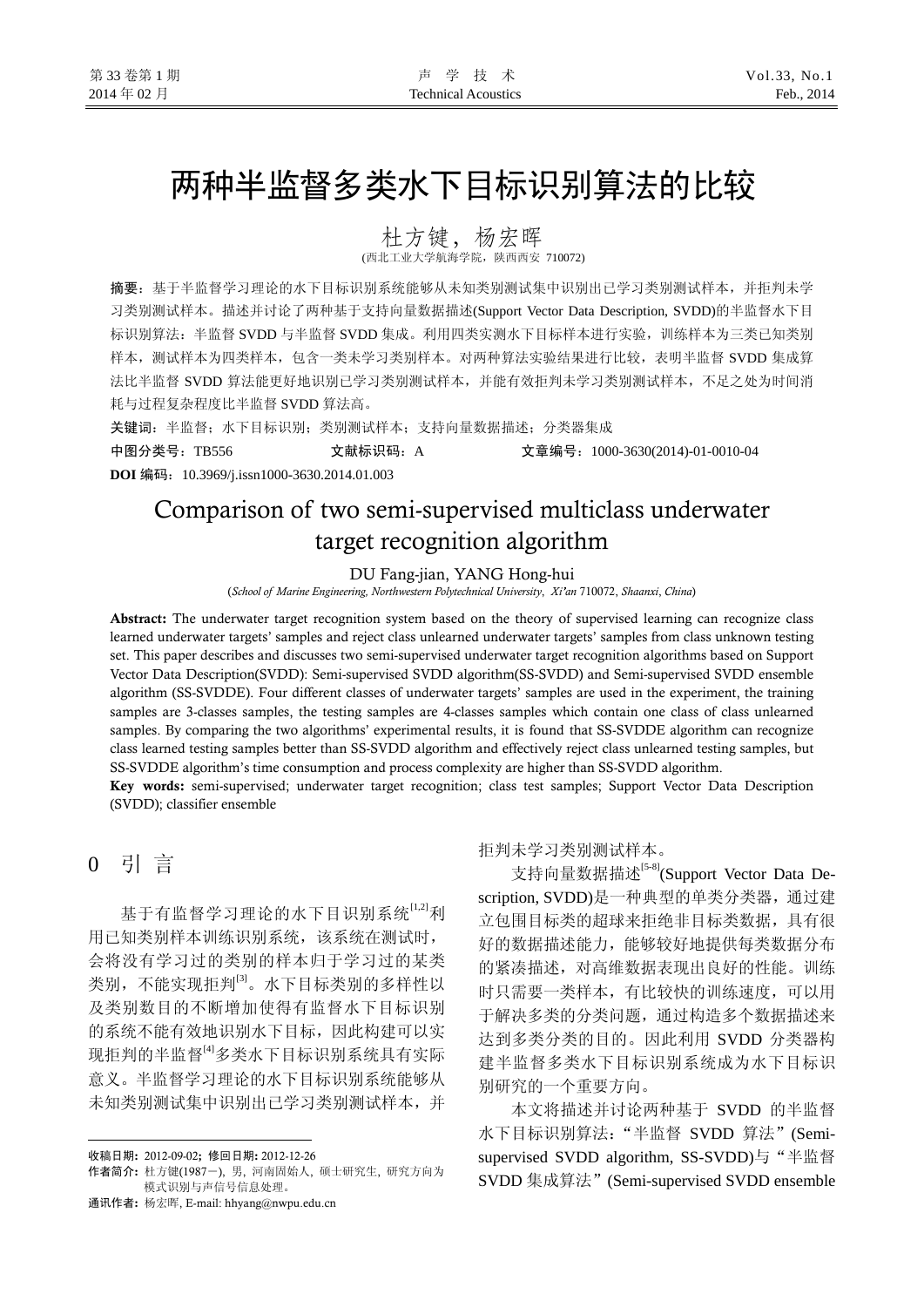algorithm, SS-SVDDE)。利用两种算法构建目标识 别系统,对两种算法识别性能进行比较。利用四类 实测水下目标样本进行实验,训练样本为三类已知 类别样本,测试样本为四类样本,包含一类未学习 类别样本。实验结果表明 SS-SVDDE 算法比 SS-SVDD 算法能更好地识别已学习类别测试样本, 并能有效拒判未学习类别测试样本,但时间消耗与 过程复杂程度比 SS-SVDD 算法高。

## 1 SS-SVDD 算法

SS-SVDD 算法的基本原理:对水下目标中已 知类别的所有训练样本集利用 SVDD 算法训练一 个分类性能高的单类分类器,该单类分类器能有效 地识别已学习类别的测试样本并拒判未学习类别 的测试样本。用该单类分类器测试未知类别测试样 本,如果样本被该单类分类器拒绝,则判定未知类 别测试样本不属于已学习目标;如果样本被该单类 分类器接受,则判定未知类别测试样本属于已学习 目标之一,利用已学习目标的训练样本集训练多类 分类器,测试未知类别测试样本,可以最终判定测 试样本的类别归属。

具体算法流程如图 1 所示。



Fig.1 Flow chart of SS-SVDD algorithm

算法步骤如下:

(1) 训练阶段

用*N*类类别已知训练样本集全体作为训练集训 练 1 个 SVDD 单类分类器。该单类分类器能够识别 已学习类别的样本,拒判未学习类别的样本。

(2) 测试阶段

用训练得到的单类分类器测试未知类别样本 *X*。根据测试出现的两种结果来判别 *X* 的类别:

① 若测试结果显示 *X* 被单类分类器拒绝,则 判别 *X* 不属于已学习目标,实现水下目标样本的拒 判;

② 若测试结果显示 *X* 被单类分类器接受,则 判定未知类别测试样本属于已学习目标之一,可以 利用已知的*N*类水下目标训练样本集训练多类分类 器判别 *X* 的类别。

## 2 SS-SVDDE 算法

SS-SVDDE 算法的基本原理:对水下目标中已 知类别的每类训练样本集利用 SVDD 算法训练分 类性能高的单类分类器,每个单类分类器能有效识 别目标类样本和拒绝非目标类样本。用各单类分类 器构成分类器集成系统,测试未知类别测试样本, 如果样本被全部单类分类器拒绝,则判定未知类别 测试样本不属于已学习目标;如果样本只被一个单 类分类器接受,则判定未知类别测试样本属于该类 已学习目标;如果样本被多个单类分类器接受,则 判定未知类别测试样本属于识别正确率最大的一 类已学习目标。

具体算法流程如图 2 所示。



图 2 SS-SVDDE 算法流程 Fig.2 Flow chart of SS-SVDDE algorithm

算法步骤如下:

(1) 训练阶段

对*N*类类别已知训练样本集分别训练SVDD单 类分类器,共获得 *N* 个单类分类器。每个单类分类 器能够有效识别目标类样本和拒绝非目标类样本。

(2) 测试阶段

用训练得到的*N*个单类分类器构成分类器集成 系统,测试未知类别样本 *X*,共得到 *N* 个测试结果, 综合*N*个测试结果,给出集成系统的最终判别结果。

分以下三种情况给出最后的判别结果:

① 若测试结果显示*X*被全部单类分类器拒绝,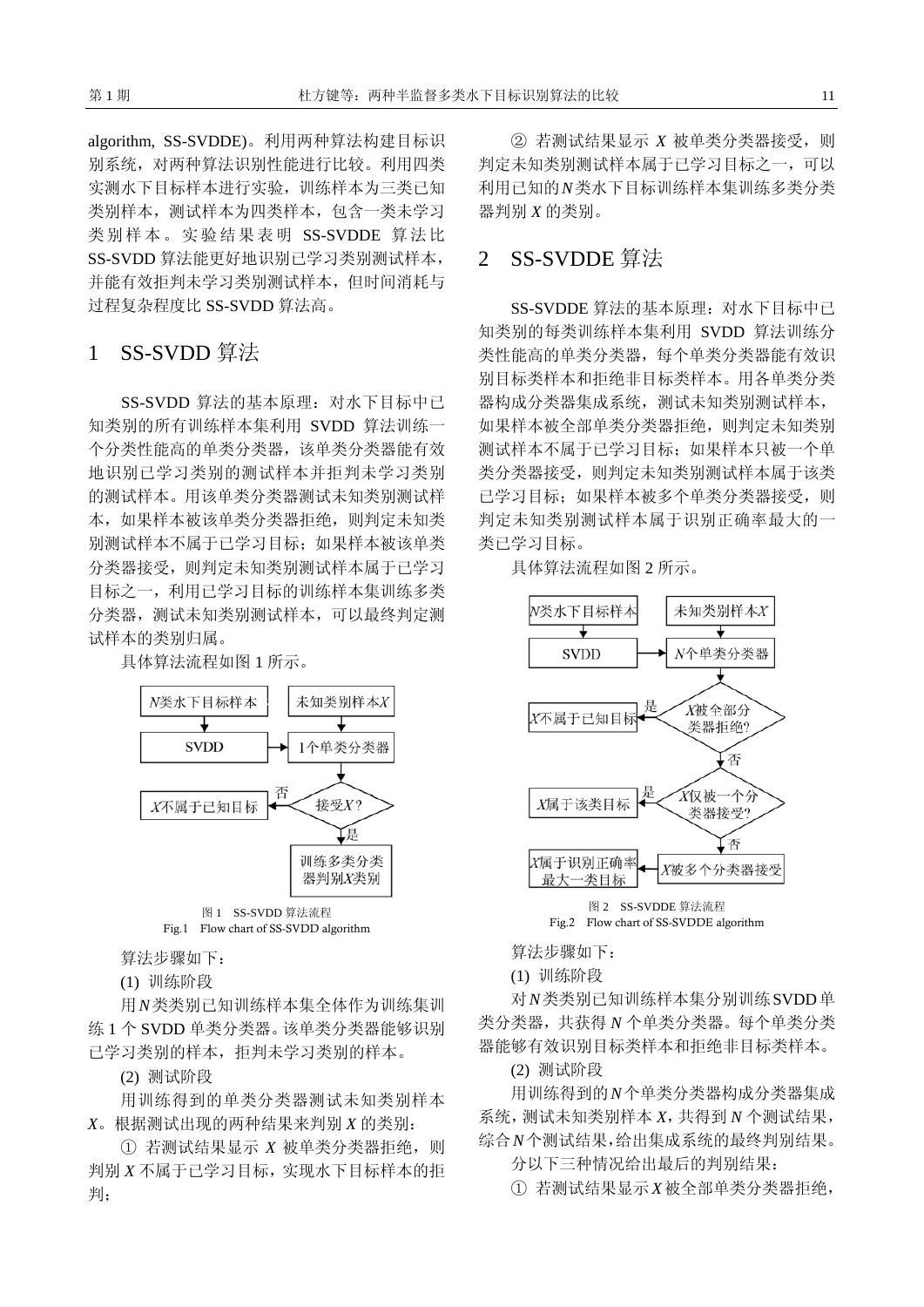则判别*X*不属于已学习目标,实现水下目标的拒判; ② 若测试结果显示 *X* 只被一个单类分类器接

受,则判别 *X* 属于该类已学习目标; ③ 若测试结果显示*X*被多个单类分类器接受,

则将 *X* 判为识别正确率最大的一类已学习目标。

3 实验结果与分析

#### 3.1 实验数据

本实验所用数据集为某实测水声数据集:共分 为四类目标,1920 个样本,每个样本由 71 个特征 描述,每类样本个数为 480。依照采集的先后顺序 将四类实测水下目标标记为 A、B、C、D。

## 3.2 SS-SVDD 与 SS-SVDDE 算法实验

将四类实测水下目标样本集 A、B、C、D 取出 三类作为已知类别样本集,余下一类作为未学习类 别样本集。见表 1 所示。

实验过程如下:

第一步:

假设已知类别为 A、B、C,剩余 D 类为未学 习类别。将已知类别样本集每类随机分成两部分: 训练集( $A_{tr}$ ,  $B_{tr}$ ,  $C_{tr}$ )和测试集( $A_{ts}$ ,  $B_{ts}$ ,  $C_{ts}$ ), 测试 集为训练集大小的 1/3。将 D 类样本全体作为测试 集。

第二步:

(1) SS-SVDD 算法:用三类已知类别训练样本 集 $(A<sub>tr</sub>, B<sub>tr</sub>, C<sub>tr</sub>)$ 全部样本训练一个 SVDD 单类分类 器, 用该单类分类器测试未知类别测试样本(Ats,  $B_{ts}$ ,  $C_{ts}$ ,  $D$ ).

(2) SS-SVDDE 算法:用三类已知类别训练样 本集 $(A<sub>tr</sub>, B<sub>tr</sub>, C<sub>r</sub>)$ 分别训练三个 SVDD 单类分类器, 构成半监督多类水下目标识别系统,用识别系统测 试未知类别测试样本 $(A_{ts}, B_{ts}, C_{ts}, D)$ 。

第三步:

(1) SS-SVDD 算法:用单类分类器测试未知类 别测试样本( $A_{ts}$ ,  $B_{ts}$ ,  $C_{ts}$ ,  $D$ ), 获得识别正确率。

① 若测试结果显示未知类别测试样本被单类 分类器拒绝,则未知类别测试样本不属于已学习三 类目标中的任何一类,实现拒判;

② 若测试结果显示未知类别测试样本被单类 分类器接受,则利用已学习训练样本集(Atr, Btr, Ctr)训练多类分类器测试未知类别测试样本,判定其 类别。

(2) SS-SVDDE 算法:用训练得到的三个单类 分类器测试未知类别测试样本 $(A_{ts}, B_{ts}, C_{ts}, D)$ ,

获得识别正确率。

① 若测试结果显示未知类别测试样本被全部 单类分类器拒绝,则未知类别测试样本不属于已学 习三类目标中的任何一类,实现拒判;

② 若测试结果显示未知类别测试样本只被一 个单类分类器接受,则未知类别测试样本属于该类;

③ 若测试结果显示未知类别测试样本被多个 单类分类器接受,则未知类别测试样本属于识别正 确率最大的一类。

表1 为SS-SVDD与SS-SVDDE 算法实验结果, 表 1 中的测试集识别正确率分为两部分:

(1) 训练集与测试集同类:测试集识别正确率 为分类器正确识别目标类样本的识别正确率;

(2) 训练集与测试集不同类:测试集识别正确 率为分类器正确拒绝非目标类样本的正确拒绝率。

对表 1 中 SS-SVDD 算法实验结果进行分析:

第一组,单类分类器不能准确识别已学习类别 测试样本,主要原因是:为了保证 SVDD 单类分类 器的推广能力<sup>[9]</sup>,允许部分目标样本点落在超球外, 而 C 类训练样本由于远离主样本群 A、B, 造成对 C 类训练样本的错误拒绝率高,导致对 C 类测试样 本的识别正确率低。

第二组,与第一组同样的原因导致对 D 类测试 样本的识别正确率低。

第三组,单类分类器不能准确拒判未学习类别 测试样本,且对已学习类别测试样本的识别正确率 不高。主要原因是:A、C、D 类样本群间距离远, 分类器分界面包括大片空白区域,使得对 B 类测试 样本的识别正确率低;C、D 类训练样本由于较多 的落在超球外,导致对 C、D 类测试样本的识别正 确率低。

第四组,与第三组同样的原因导致单类分类器 不能准确拒判未学习类别测试样本,且对已学习类 别测试样本的识别正确率不高。

对表 1 中 SS-SVDDE 算法实验结果进行分析:

从实验结果中可以看出,每类单类分类器能准 确地识别目标类测试样本,拒绝非目标类测试样 本。以第一组为例,D 类测试样本被全部单类分类 器拒绝;根据判别规则,由三个单类分类器构成的 分类器集成系统实现对 A、B、C 三类已学习类别 测试样本的准确识别,并实现对 D 类未学习类别测 试样本的拒判。

从四组实验结果可以看出, SS-SVDDE 算法能 有效地识别已学习类别测试样本并拒判未学习类 别测试样本,与 SS-SVDD 算法相比,实验结果更 加准确可信。然而由于 SS-SVDDE 算法需要对每